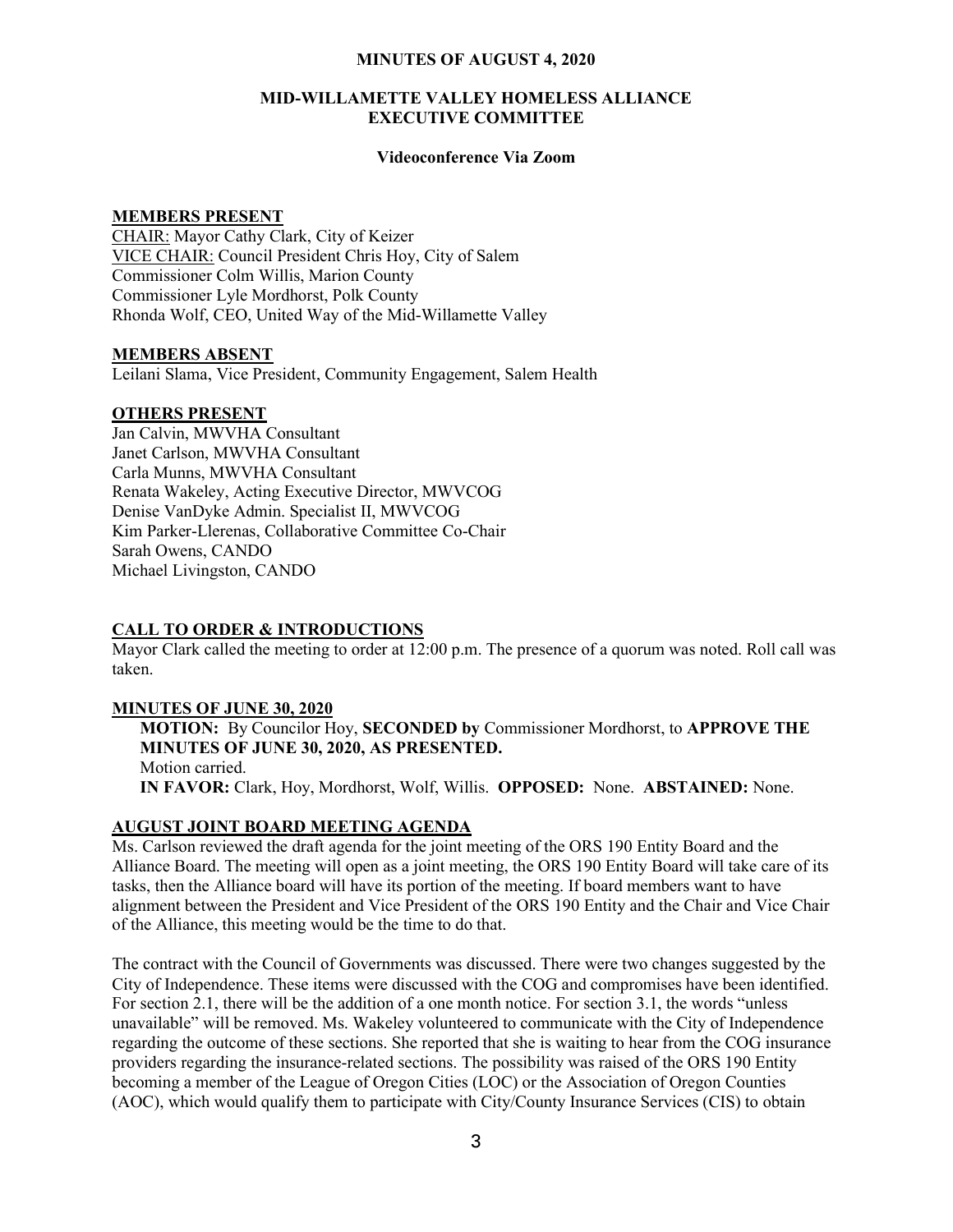their own insurance. This will be discussed at the board meeting. There would be the cost of the insurance plus the membership cost. For Section 1.22, Ms. Wakeley will try to get something in writing from CIS and Huggins Insurance. The hope is to be able to vote on the COG contract on August 13.

The Board Administrator will be a staff person, and this position takes the place of having a Secretary-Treasurer. The Executive Committee expressed agreement that Ms. Carlson would be a good fit for the position, and they did not see any problem with her part-time status. Mayor Clark warned against letting the workload exceed the compensation, avoiding setting a precedent of overworking staff. Ms. Carlson, Ms. Calvin, and Ms. Munns will track their hours through December to gather data for the workload and see if adjustments are needed.

ORS 190 Entity organizational issues identified for the agenda include:

- 1. Outside legal counsel Ms. Carlson has contacted attorney Peter Stoloff. His specialty is healthcare, and he is an expert in organizational management. His curriculum vitae was screen shared. She is open to other candidates but thought Mr. Stoloff has the expertise needed at this time. Ms. Wakeley will consult with Bill Monahan, COG counsel, regarding ORS 190 Entity procurement rules. The size of the contract and evidence of expertise can affect the need to do an RFQ. Mayor Clark added that an organizational procurement policy would be good to develop down the line. The question was raised as to when the organization can do a sole source procurement. Ms. Carlson will also check with the attorney at AOC regarding procurement as an ORS 190 entity. Mr. Stoloff's qualifications were was discussed. His rate is \$410 per hour. Commissioner Willis requested that Mr. Stoloff attend the August 13 meeting so the board can meet him.
- 2. Contracts for Alliance staff The main topic is who signs the staff contracts from this point on. The COG has signed up to this point.
- 3. Insurance coverage Information will be gathered from AOC and LOC regarding insurance. The AOC membership is \$500 per year.
- 4. Mailing address Should the mailing address listed for the Alliance and the ORS 190 Entity be the COG office address? Consensus was yes.

The procurement policy discussion will be added to the agenda. There will probably be another ORS 190 Entity board meeting before the end of the year.

The Alliance board meeting consent agenda was reviewed. There are the usual items, as well as the following.

- PIT Count workgroup The date for the Point-in-Time (PIT) Count has been selected: Tuesday, January 26, 2021. The backup date is that Wednesday. A broad geographic reach is needed, so emails have been sent out requesting each jurisdiction to appoint someone to the workgroup. The PIT Count data drives the numbers used for funding. Staff has contacted Salem and Keizer Police Chiefs, and ODOT, requesting that no sweeps be done of homeless camps during January, as those would scatter homeless individuals and make it harder to find them for the PIT Count.
- Challenge to End Youth Homelessness Approval is needed to sign a new agreement. It is, essentially, the same agreement signed by COG.
- Staff reports are informational and will include the latest budget information. There is no word yet on when the NOFA will drop.
- Communication regarding public meetings There is a proposed policy. We will discuss whether the current arrangement is satisfactory or if the new policy is needed. This involves public meetings law. Do not discuss this in emails, as that could create a serial meeting, which violates public meetings law.

For the metrics, Ms. Calvin needs a point person at each jurisdiction to provide baseline data.

Mayor Clark requested an update re: COVID-related work – especially from Marion County – for example, the shelter at the Super 8 and work with farmworkers.